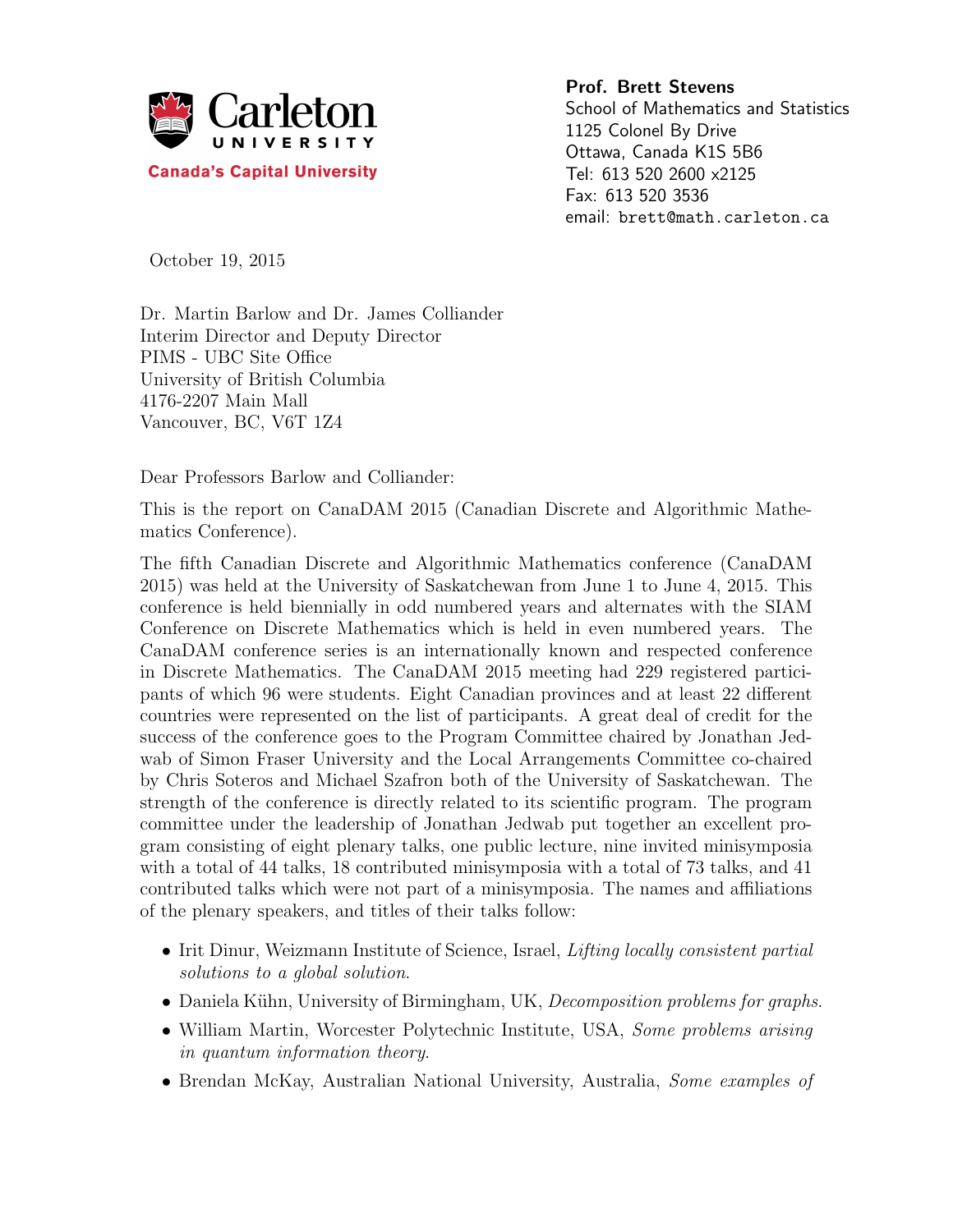exhaustive graph generation.

- Karen Meagher, University of Regina, Canada, Algebraic Approaches to the Erd˝os-Ko-Rado Theorem.
- Dhruv Mubayi, University of Illinois at Chicago, USA, Independent sets in hypergraphs.
- Yann Ponty, CNRS/Ecole Polytechnique, France, RNA Bioinformatics and ensemble dynamic programming.
- Angelika Steger, ETH Zürich, Switzerland, Games on Random Graphs.

Michiel van de Panne, from University of British Columbia, gave a public lecture entitled, Imagination Amplification: Empowering creativity with optimization algorithms in computer graphics. This was preceded by a reception hosted in part by the publisher Elsevier. More detail on the various organizing committees, the minisymposia and all the talks can be found on the conference web page http: //canadam.math.ca/2015.

One of the primary goals of these conferences is to encourage the participation of Canadian graduate students and PDFs. The three Canadian Mathematical Institutes (CRM, Fields and PIMS) each pledged \$9000 towards the support of graduate students and PDFs attending the meeting. We also received \$2000 funding from AARMS, \$2500 from the Ministry of Justice, Government of Saskatchewan, and \$9,000 from the University of Saskatchewan. We gratefully acknowledge all these sources of support. In order to receive financial support graduate students were encouraged to contribute talks. Furthermore, Brett Stevens from Carleton University and Tara Petrie from Simon Fraser University hosted a problem session devoted to the presentation of research problems appropriate for graduate students. A reception for graduate students followed the problem session. The solid participation of students and PDFs could not have happened without the generous support of CRM, Fields, PIMS, AARMS, the CMS, and the University of Saskatchewan.

It is worthwhile noting the diversity of mathematics, applications, and theoretical computer science that is represented at this conference. For example, topics of the minisymposia and talks included algebraic combinatorics, automated analysis, bioinformatics, colourings and homomorphisms, computer graphics, chemistry, combinatorial optimization, complexity theory, computational generation, design theory, extremal combinatorics, game theory, geometric representations of graphs, graph packings and colourings, hypergraph theory, knot theory, matroid theory, physics, probabilistic combinatorics and random graph theory, quantum information theory, statistical mechanics of polymers, structural graph theory and topological graph theory.

The Canadian Mathematics Society(CMS) provides both support for the CanaDAM conference as well as support between conferences. The CMS provided services such as: email services, webpage design and maintenance, abstract submission, and processing of registration fees for CanaDAM 2015. In addition to these services the CMS also provides ongoing financial services support by maintaining a CanaDAM account into which registration fees prior to the conference are deposited. These funds are